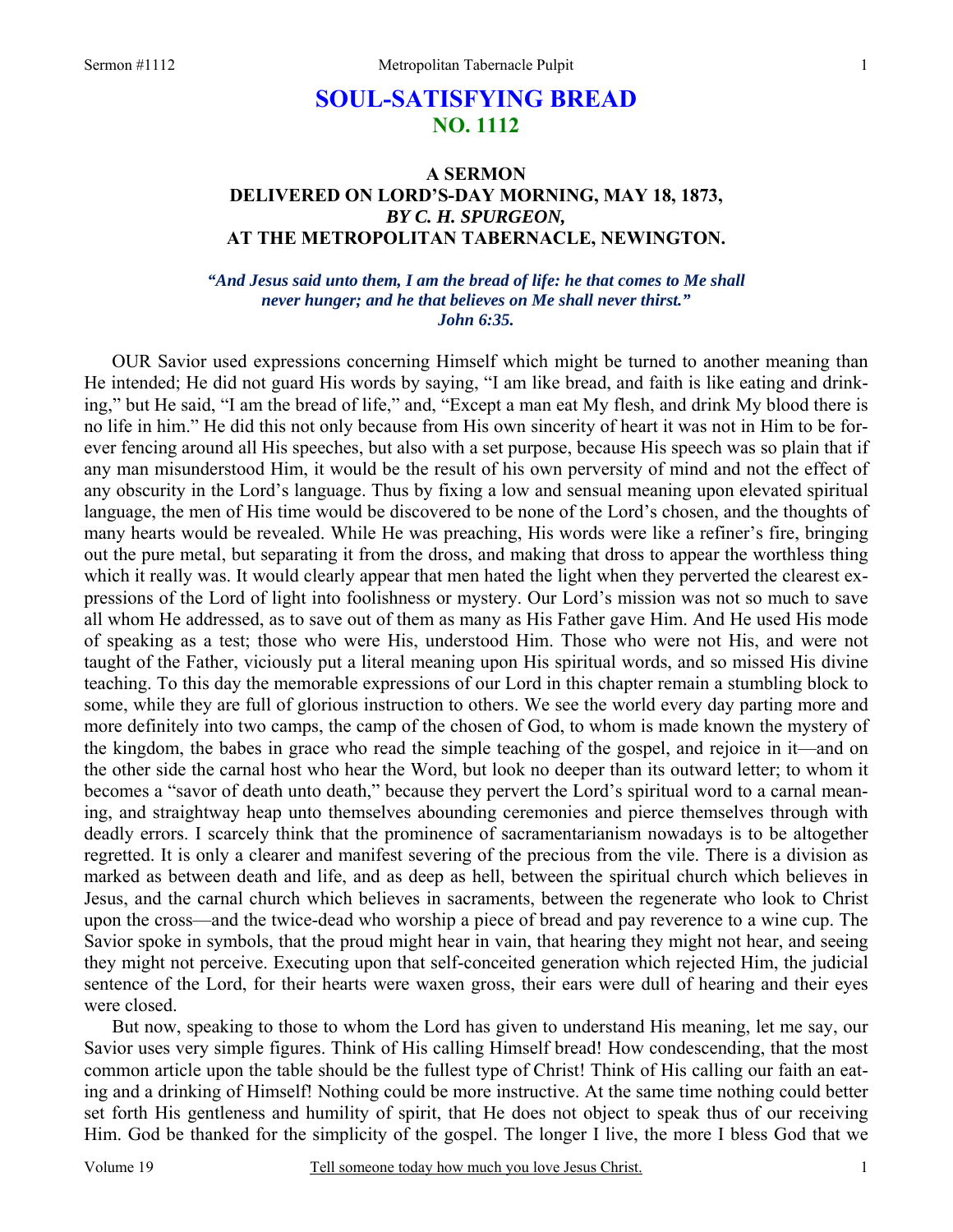have not received a classical gospel, or a mathematical gospel or a metaphysical gospel. It is not a gospel confined to scholars and men of genius, but a poor man's gospel, a plowman's gospel, for that is the kind of gospel which we can live upon and die upon. It is to us not the luxury of refinement, but the staple food of life. We need no fine words when the heart is heavy, neither do we need deep problems when we are lying upon the verge of eternity, weak in body, and tempted in mind. At such times we magnify the blessed simplicity of the gospel. Jesus in the flesh made manifest becomes our soul's bread. Jesus bleeding on the cross, a substitute for sinners, is our soul's drink. This is the gospel for babes, and strong men need no more.

Again, it strikes me as being very noteworthy, and especially very worthy of thanks, that our Savior has taken metaphors of a very common character, so that if our hearts are but right, we cannot go anywhere but what we are reminded of Him. At our tables we are very apt to forget the best things. The indulgence of the appetite is not very promotive of spirituality, yet we cannot sit down to table but what the piece of bread speaks to us and says, "Poor soul, you need even bread to be given you. You are so needy that your bread must be the gift of heavenly charity. Jesus has come down from heaven to keep you from absolute starvation. He has come down to be bread and water to you." As you take up that loaf and think of the processes through which it has passed before it has become bread, it preaches a thousand sermons to you concerning; the sowing of Jesus as a grain of wheat in the earth, His grinding between the millstones of divine wrath, His passing through the fiery oven. We see the sufferings of Jesus in every crumb we put into our mouths. Why, the Lord has hung the heavens with His name, and made them tell of His Love. Yon sun proclaims the Sun of Righteousness, and every star speaks of the Star of Bethlehem. You cannot walk your garden or go into the streets or open a door or put on your clothes, without being reminded of the Lord Jesus. I remember once visiting a poor Christian in the hospital, who had often attended my ministry, and he said, "Why, sir, you have given us so many illustrations, that as I lie in bed everything I see, or hear, or read of, brings to mind something in your sermons." How much more true is this of our Great Teacher; we are glad that He has hung up the gospel everywhere, till every dewdrop reflects Him and every wind whispers His name. Day and night talk to each other of Him, and the hours commune concerning things to come.

With this as a preface, let us come to our subject. Our text in a very simple way tells us, first, that *Jesus Christ is to be received.* That reception is here described—"I am the bread of life: he that comes to Me shall never hunger and he that believes on Me shall never thirst." The second teaching of the text is that when Jesus Christ is received, he is superlatively satisfying to the soul—"Shall never hunger;" "Shall never thirst."

**I.** THE LORD JESUS CHRIST IS TO BE RECEIVED BY EACH ONE OF US PERSONALLY FOR HIMSELF. An unappropriated Christ is no Christ to any man. Bread which is not eaten will not stop our hunger. The water in the cup may sparkle like purest crystal, but it cannot slake thirst unless we drink it. To get a personal hold of the Savior is the main thing, and the question is, how is this to be done? How is Jesus Christ to become a Savior to me? You will observe that in this chapter, and indeed, everywhere else, the mode of obtaining an interest in Christ is never mixed up with the idea of fitness, merit, preparation or worth. The text says, "He that comes to Me." It says nothing of preparation before coming or of any meritorious actions connected to it. It is a simple coming, as a beggar for alms or a child for its father's help. The other description is, "He that believes on Me." There is nothing there of merit. In fact, faith stands in direct opposition to meritorious working. And if we read of eating Christ, and drinking Christ, the act is entirely a receptive one, nothing given forth, but everything received, reminding us of that memorable passage, "To as many as received Him, to them gave He power to become the sons of God, even to them that believed on His name." It is all a matter of receiving, not of bringing to Christ. We come to Him empty-handed. We believe in Him without any deserving of our own, and in that way, and in that way only, Jesus Christ becomes our Savior. Let us dwell on these expressions for a few minutes.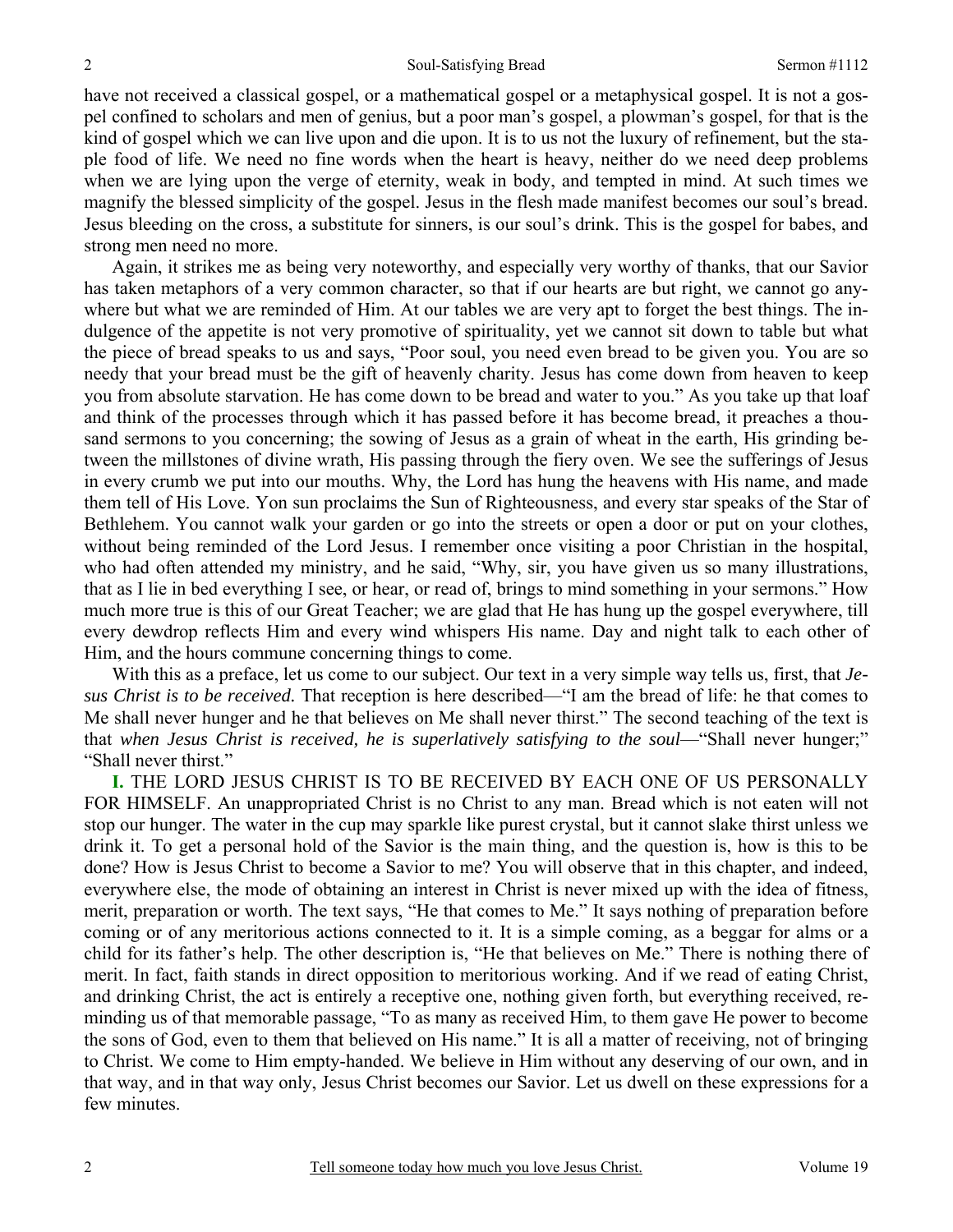#### Sermon #1112 Soul-Satisfying Bread

3

The first is that *we come to Him.* "He that comes unto Me shall never hunger." I suppose this represents the first act of faith, by which men enter into spiritual life: we are alienated from Christ, but after hearing the gospel, we are, by the Holy Spirit, led to think of Him, to consider Him, to study Him and to judge that He is the Savior whom we need. Our alienation from Him is turned into desire for Him and we come to Him beseeching Him to be our Savior. We come to Him. It is a motion of the heart towards Him, not a motion of the feet, for many came to Jesus in body, and yet never came to Him in truth. They were close to Him in the crowd, but they never touched Him so that virtue came out of Him. The coming here meant is performed by desire, prayer, assent, consent, trust, obedience. It means that I hear what Christ is, and learn what God says He is, that He is God, and that He is Man, that He came into the world to take the sins of men upon Himself, and to be punished in their place. I hear all this, and assent to it. I believe in Jesus, and I say, "If He died for all those who trust Him, I will trust Him. If He has offered so great a sacrifice upon the tree for guilty men, I will rely upon that sacrifice, and make it the basis of my hope." That is coming to Jesus Christ. The term is very simple, yet it is not so very easily explained to others because of its being so simple. If you are taught of the Father, you will know full well what it is, but if not, I fear that the plainest words will not make you understand. Perhaps I may illustrate coming to Jesus by an incident connected with the hymn which we sang just now. I think I have read somewhere that Mr. Wesley was one morning dressing, his window looked out towards the sea and there was a heavy wind blowing, the waves were very boisterous, and the rain was falling heavily. Just then a little bird, overtaken by the tempest, flew in at the open window and nestled in his bosom. Of course he cherished it there and then bade it go on its way when the storm was over. Impressed by the interesting occurrence, he sat down and wrote the verse—

*"Jesus, lover of my soul, Let me to your bosom fly While the raging billows roll, While the tempest still is high! Hide me, O my Savior, hide me Till the storm of life is past."* 

Imitate that poor little bird if you would have Christ—fly away from the wrath of God, fly away from your own convictions of sin, fly away from your dark forebodings of judgment to come—right into the bosom of Jesus which is warm with His love to sinners—

> *"Come, guilty souls, and flee away Like doves to Jesus' wounds; This is the accepted gospel day Wherein free grace abounds."*

The second description given us of the way in which Christ becomes ours is by *believing on Him*. Here, again, I have to explain a word which needs no explanation except one flash of the light from the Holy Spirit. And I question whether any other light was ever sufficient to make it clear, and that not because of any real obscurity, but because of the willful blindness of unrenewed nature. To believe on Christ means to believe that Jesus Christ is the Son of God, and the Savior of men. But it includes far more than that. You may be very orthodox in your notions about Christ; in fact, you may believe what the Bible states about Him, and yet you may not have saving faith in Him. "He that believes on Me." What if I put the word "trusts" instead? "He that trusts in Me." Or he who leans all his weight on Me, who, knowing such and such things to be true, acts as if they were true, and shows the reality of his belief by the simplicity of his reliance. Knowing that Christ came to save sinners, the believer says, "Then I depend upon Him to save me"; knowing that Jesus was the substitute for human guilt, he says, "He is the substitute for my guilt. If He came and took sin upon Himself, then I trust Him, and therefore know that He took my sin, that He bore, that I might never bear, His Father's righteous ire." And is Christ really a man's Savior the moment he believes? Yes, the moment he believes. But suppose his former life has been scandalous? It is forgiven him for Christ's sake. But suppose that the moment before he so trusted Christ, there was no good thing in him whatever? Jesus Christ died for the ungodly, and He is "able to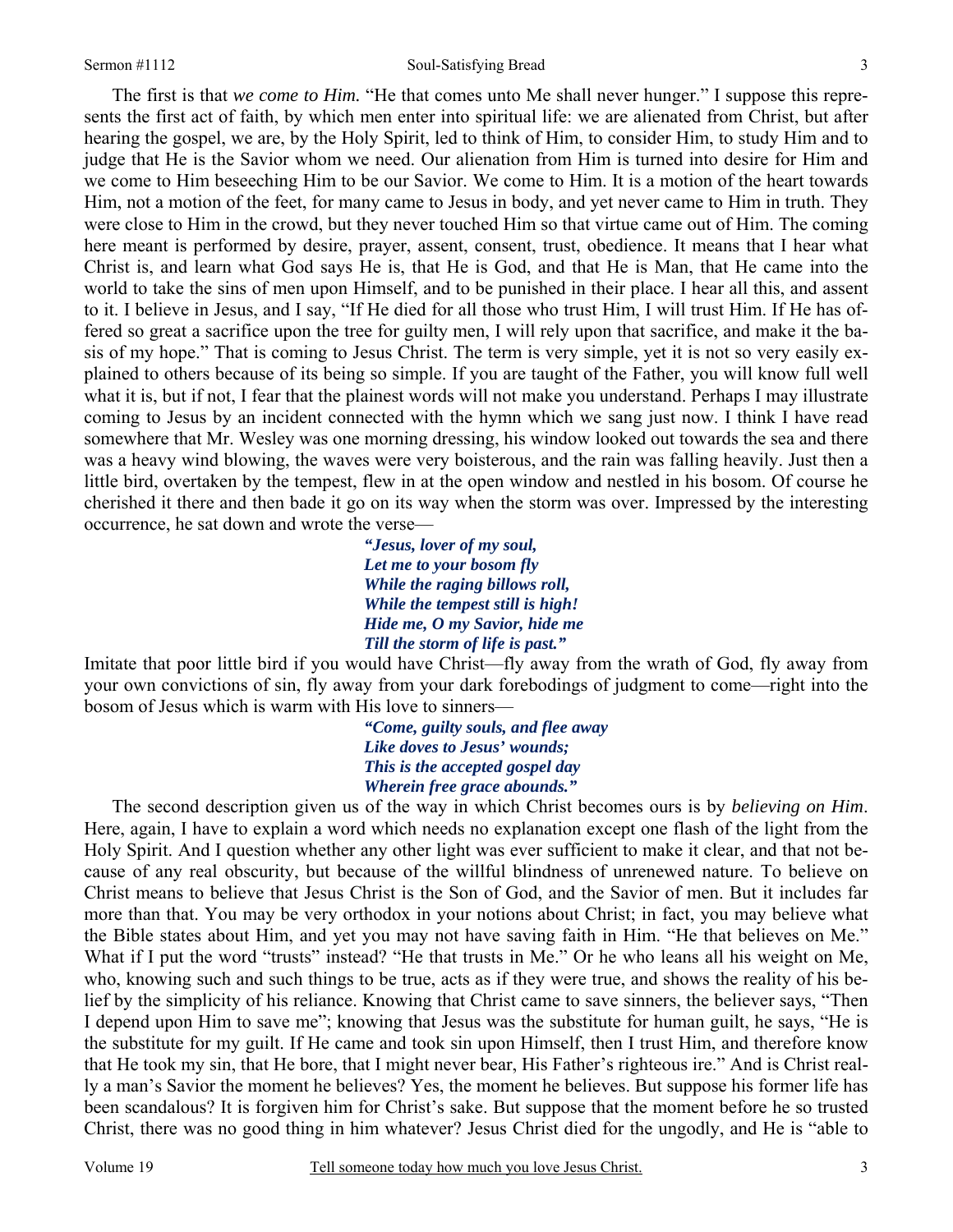save to the uttermost them that come unto God by Him." But suppose he should be imperfect afterwards? It is no supposition, he will be. But, "The blood of Jesus Christ, God's dear Son, cleanses us from all sin." A very blessed text assures us that, "There is a fountain opened for the house of David, and for the inhabitants of Jerusalem, for sin, and for uncleanness." It is not a fountain merely for common sinners, but for those who are God's people and yet sin. They still find cleansing where they found it at the first. "If any man sins, we have an advocate with the Father, Jesus Christ the righteous." Faith is an act of reliance upon Christ's great sacrifice, and wherever the Holy Spirit works it in men, it makes Christ to be theirs, so that they shall never hunger and shall never thirst.

But I pass on to the third way in which we are said to receive Christ. It is not in the text in so many words, but we must consider it, because, though not there literally, it is there spiritually. It is *eating and drinking*. We are to eat Christ and to drink Christ. Oh, it is monstrous; it is monstrous that out of bedlam there should live men who should dream that Jesus taught us to literally eat His flesh and to drink His blood! I am more and more astounded at this nineteenth century; I have heard it praised for its enlightenment and progress till I am sick to death of the nineteenth century, and I am right glad that it is nearing its close. I hope the twentieth century will be something better. Surely no period of time has been more given to superstition. Even the age of witchcraft bids fair to be outdone by the age of Ritualists. Here you have idiots in high places, absolute, stark, staring idiots, who preach to men that they are to turn cannibals in order to be saved. Surely such an act, if it could be perpetrated, must rather be the nearest way to be damned. What greater crime could there be than for men literally to eat the flesh of their own Savior? I cannot speak too strongly against so extraordinary, so monstrous a perversion of the teaching of our Lord. What He meant by our eating His flesh and blood is just this—we believingly receive Him into our hearts, and our minds feed upon Him. We hear of Jesus Christ as the Son of God, and as the Substitute for sinners: we believe it, and so receive the truth as men receive bread into the mouth. Now, in eating we first put the food into our mouths. As a whole it goes into the mouth, and even thus, as a whole, Christ Jesus is received into our belief and trust. The food being in the mouth, we proceed to chew it; it is broken up; it is dissolved; our taste finds out its secret essence and flavor—and even in this way the believing mind thinks of Jesus, contemplates Him, meditates upon Him, and discovers His Preciousness. We see far more of our Lord after conversion than we did at first. We have believed in Him knowing but little of Him. But by-and-by we comprehend with all the saints what are the heights, and depths, and know the love of Christ which passes knowledge. Jesus becomes more comforting, and more delightful as we comprehend more clearly who and what He is. Our faith, which we placed implicitly upon Him, now sees a thousand reasons for a yet fuller confidence, and so is strengthened. For instance, the ordinary believer believes in Jesus Christ because He is a divine Savior. But the instructed believer sees in Jesus Christ fitness, fullness, variety of offices, glory of character, completeness of work, immutability, and a thousand other things which endear Him. In this way the truth concerning the Lord is, as it were, masticated and enjoyed. But the process of eating goes further; the food descends into the inward parts to be digested, and there is a further breaking up and dissolving of it. So the great truths of incarnation and sacrifice are made to dwell in the memory, to lie upon the heart, to rest in the affections till their essence, comfort, and force are fully drawn forth. Oh, it is unbelieveably refreshing to let these grand truths dwell in us richly, to be inwardly digested! Have you ever chewed the cud with the truths of the gospel, turning them over, and over, and over again as delicious morsels for your spiritual taste? Can you say with David, "How precious, also, are Your thoughts unto me, O God"? If so, you know what spiritual eating is. When that is done, the food is next assimilated and taken into the substance of the body. It passes from the digesting organs to those which assimilate it. Each portion of the body draws forth, in its turn, proper nutriment from the food, and so the whole man is built up. It is just so with the great truths, that Christ became man, and died in man's place—these are inwardly received by us till our whole nature draws from them a satisfying and strengthening influence. By a sort of mystic sympathy, the truth is being fitted to the mind, and the mind requiring just such truth, our whole nature drinks in Christ, and His person and work become our mind's joy, delight, strength, and life. As a man thinks in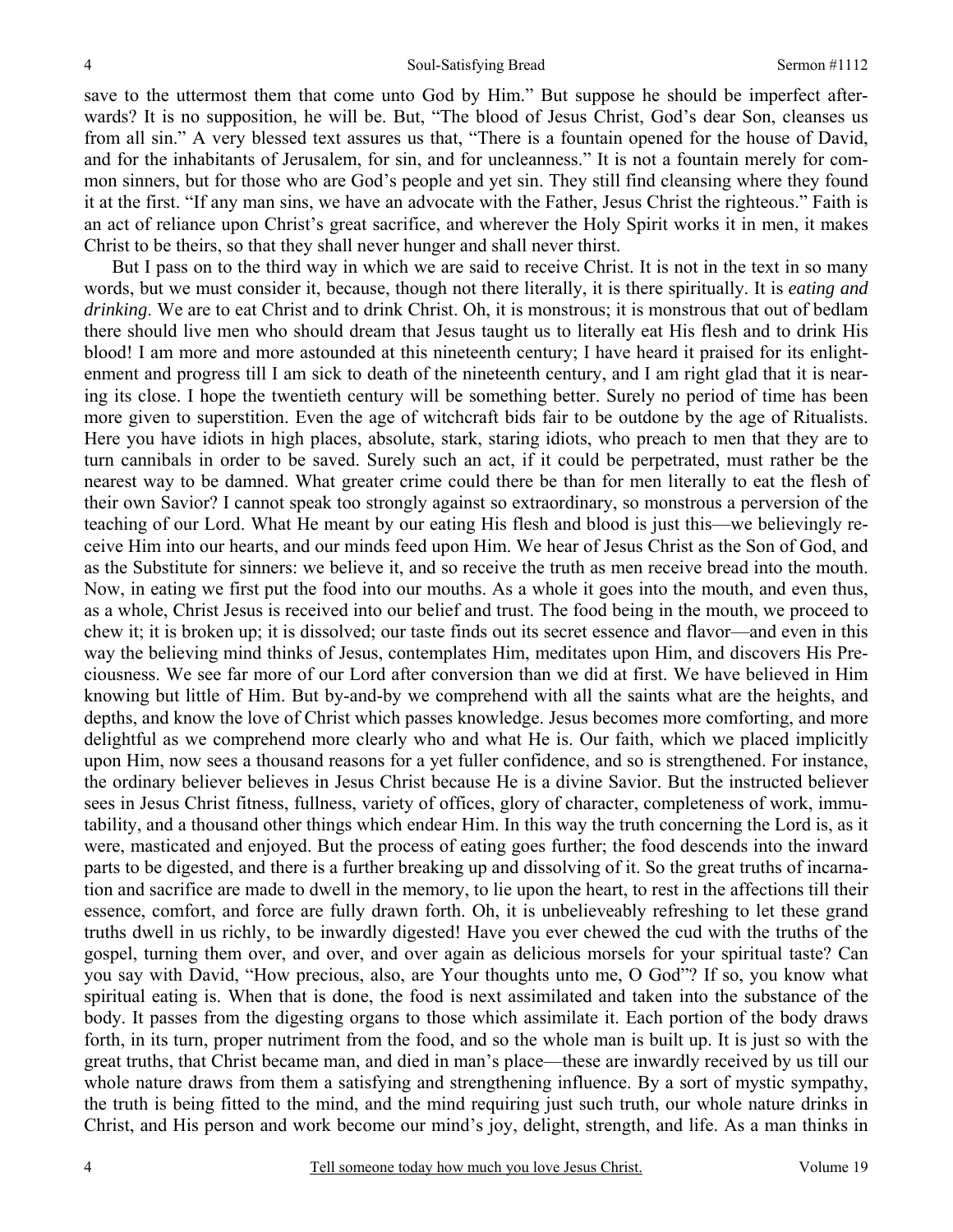#### Sermon #1112 Soul-Satisfying Bread

his heart, so he is, and therefore our thoughts of Jesus, and faith in Him, build us up into Him in all things. Now, as a man who has feasted well, and is no more hungry, rises from the table satisfied, so we feel that in Jesus our entire nature has all that it needs! Christ is all and we are filled in Him, complete in Him! This is to receive Christ! Beloved, if you want to have Christ altogether your own, you must receive Him by this process. Merely to trust Him gives you Christ as food in your mouth; to contemplate, to meditate, to commune with Him is to understand Him, even as food is digested and is ours. Further prayer, and fellowship, and meditation assimilate Christ so that He becomes part and parcel of our very selves. Christ lives in us, and we in Him!

We ought not to forget, as we are dwelling upon this, that the two points about Jesus Christ which He says are to us meat and drink, are His flesh and his blood. We understand by His flesh, His humanity—our soul feeds upon the literal, real, historical fact that "God was in Christ." That "The Word was made flesh and dwelt among us," and men beheld His glory, the glory as of the Only-begotten of the Father, full of grace and truth. My soul's main comfort today is not a doctrine. I get a great deal of comfort out of many doctrines, but the bottom comfort of my soul is not a doctrine but a fact. And it is this fact—that He who made the heavens and the earth, and without whom was not anything made that was made, was born of the Virgin Mary at Bethlehem, and for 30 years and more did actually, not in fiction or romance, but in very deed, dwell as a man among men. That fact is my soul's food. The historical fact that Christ Jesus was flesh and blood, bone of our bone, flesh of our flesh, a man like ourselves—this, I say, is nourishment to our spirits, and believing it we feel an unutterable joy, for we know that He who sits upon the throne of God is a man. Man was made "a little lower than the angels," but now, in the person of Christ, He is crowned with glory and honor. We now know that God cannot hate manhood, because Christ is a Man. Christ has reconciled God to manhood because He represented manhood, and the thoughts of God towards man are, for Christ's sake, thoughts of love, and not of evil.

The other point in which Jesus is food to our mind is His blood. This most clearly refers to His sufferings, and to His vicarious death. Bread and wine are put upon the communion table as separate symbols; not bread and wine mixed together, that would destroy the teaching. The wine is distinct from the bread, because when the blood is separated from the flesh, there is before you the sure evidence of death. Now the true drink of a thirsty sinner is the fact that Christ died in his place. I will repeat what I said—my great hope as a sinner does not lie in a doctrine, and my consolation as a trembling criminal before the bar of God is not founded in any opinion or doctrinal statement, but in a fact. He who is very God of very God did hang upon a cross of wood, upon the little mount of Calvary just outside the gates of Jerusalem, and there in unutterable agonies beneath the wrath of God, made expiation for the sins of all who believe in Him. There is my hope. There is yours, my brothers and sisters. Yes, there is all our hope. Very well, then, do you not see that the way to obtain the benefits of the Lord Jesus Christ is to believe in His being God and man, to believe in His dying as the God-man, and to rest upon this, and to contemplate this, and to turn to it again, and again, and again, so that, having marked and learned, you may also inwardly digest those unspeakably glorious mysteries of incarnation and of sacrifice?

I have set the gospel before you now, for if any man among you will do this, Christ is yours. Here is Christ to be had for nothing. Christ to be had simply by trusting Him, by coming to Him. As the vessel obtains its fullness by its emptiness being placed under the flowing stream, as the beggar's needs are relieved by putting out his empty hand to accept an alms, so you are to obtain Christ by coming to Him as empty sinners. He is given to you for nothing, freely given to you of God, and whoever will, may have Him. And if you have Him not, it is not because *He* has rejected you, for He has never rejected one that has come to Him, but because *you* have rejected Him. Dear fellow sinners, may God the Holy Spirit grant you grace to receive Jesus, and to be saved by Him.

**II.** The second part of our subject is this. WHERE JESUS IS RECEIVED HE IS SUPREMELY SATISFYING. He is supremely satisfying mark you, to our highest and deepest needs, not to mere fancies and whims. Christ compares the needs of men to hungering and thirsting. Now, hungering is no sham. Those who have ever felt it know what a real need it indicates, and what bitter pangs it brings.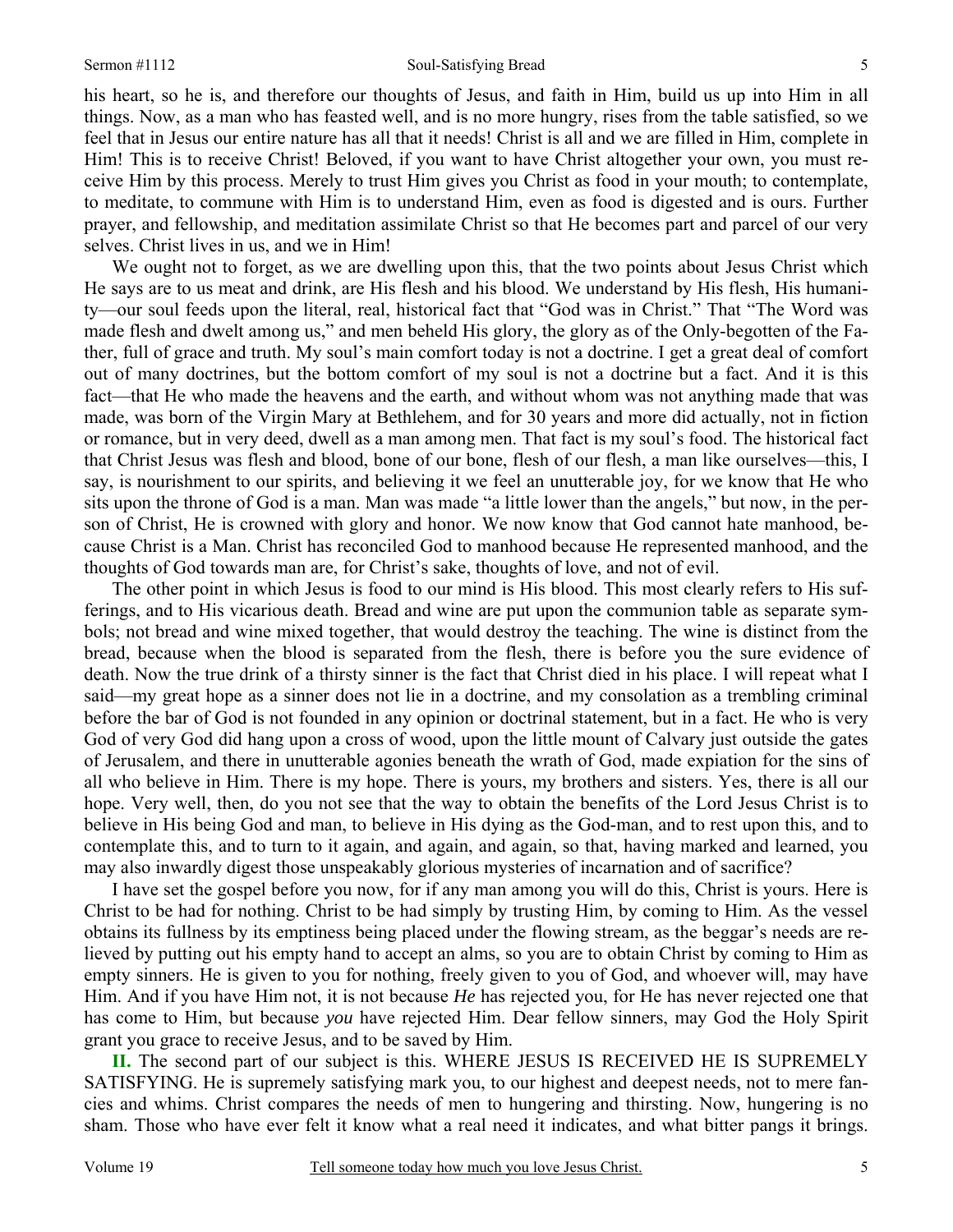Thirst, also, is not a sentimental matter; it is a trial indeed. What pain can be worse beneath the skies than thirst? Now, Jesus has come to meet the deep, real, pressing, vital needs, and pains of your nature. Your fear of hell, your terror of death, your sense of sin, all these Jesus has come to meet, and all these He does meet in the case of all who come to Him, as everyone who has tried Him will bear witness.

Jesus Christ meets the hungering of conscience. Every man with an awakened conscience feels that God must punish him for sin, but as soon as he perceives that the Son of God was punished instead of him, his conscience is perfectly appeased, and will never hunger again. Until men know the truth of the substitution of Jesus, you may preach to them what you will and they may go through all the sacraments, and they may suffer much bodily mortification, but their conscience will still hunger. My God, whom I offended, became a man, and for my sake He suffered what I ought to have suffered, therefore my conscience rests gratefully contented with so divinely gracious a way of satisfying justice.

Men, when once awakened, have a hunger of fear. They look forward to the future, and they scarcely know why, but they feel a dread of something indefinable, and full of terror. And especially if they are near to death, horror takes hold upon them, for they know not what is yet to come, but when they find that Jesus Christ, who is God, became man, and died for men, that whoever trusts Him might be saved, then fear expires, and love takes its place. The dove in the cleft of the rock feels no more rude alarms. Terror cannot live beneath the cross, for there hope reigns supreme. Nor shall fear ever return, for the work of Jesus is finished, and therefore, no hiding place for fear is left.

The heart also has its hunger, for almost unknown to itself it cries, "O that someone loved me, and that I could love someone whose love would fill my nature to the brim." Men's hearts are gluttons after love, yes, like death and the grave they are insatiable. They hunt here and there, but are bitterly disappointed, for earth holds not an object worthy of all the love of a human heart. But when they hear that Jesus Christ loved them before the world was, and died for them, their roving affections find rest. Like as Ruth found rest in the house of a husband, do we come to peace in Jesus! The love of Jesus casts out all hankering for other loves and fills the soul. He becomes the bridegroom of our heart, our best beloved, and we bid the meaner things depart. In the love of the Father, and the Son, we dwell in sweet content, hungering and thirsting no more. If the ocean of divine love cannot fill us, what can? What more can a man need or wish for?—

> *"My God, I am Yours. What a comfort divine; What a blessing to know That my Savior is mine! In the Heavenly Lamb Thrice happy I am, And my heart, it does dance At the sound of His name."*

The heart's hunger is removed eternally by Jesus.

 Then there are vast *desires* in us all, and when we are quickened, those desires expand and enlarge. Man feels that he is not in his element, and is not what he was intended to be. He is like a bird in the shell; he feels a life within him too great to be forever confined within such narrow bounds. Do you not, dear friends, feel great longings? Does not your soul seethe with high ambitions? Our immortal nature frets beneath the burden of mortality! Its spiritual nature is weary of the chains of materialism. That hungering will never be hushed into content till we receive Christ, but when we have Him, we learn that we are the sons of God, heirs of God, joint heirs with Christ, and that it does not yet appear what we shall be, but when He shall appear, we shall be like He is, for we shall see Him as He is. This opens up before us a splendid future of unfading glory and unbounded bliss. And we feel that we need no more. Since we are Christ's, and Christ is God's, all things are ours, and our hunger is forever over. The only contented man in the whole world is he who has believed in Jesus, and he is contented just because he has obtained all that his nature needs—

*"Let others stretch their arms like seas,*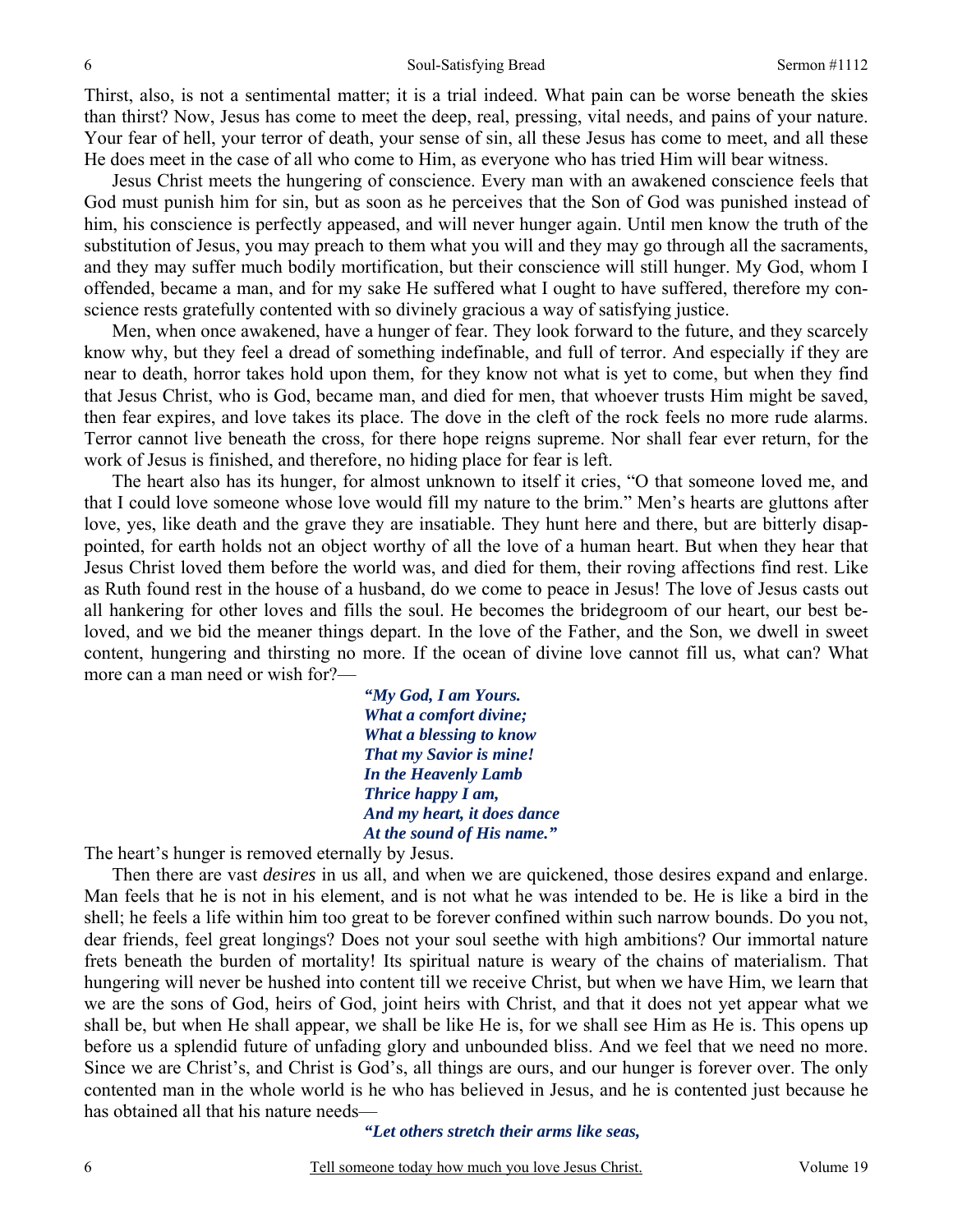#### Sermon #1112 Soul-Satisfying Bread

### *And grasp in all the shore; Grant me the blessings of Your grace, And I desire no more."*

Because I could not desire more than all, and Christ is all!

My beloved, this perfect satisfying of our nature is to be found nowhere else but in Christ. Some have tried to be satisfied with themselves, and their own doings. They have despised the bread of heaven, for they dreamed that they could live without bread—they would be self-contained men—they would make themselves happy with themselves. But it is a wretched failure. The poor Bushmen, when they have nothing to eat, tie a belt around them, and call it the hunger belt. And when they have gone a few days, they pull it tighter and tighter still, in order to enable them to bear hunger. So any man who has to live upon himself will have to draw the hunger belt very tight indeed. A soul cannot be persuaded by philosophy to content itself without its necessary food. Eloquence may try all its charms to that end, but it will be in vain. Who can convince a hungry man that he needs not eat? Some have gone to Moses for bread, and mark you, the two greatest bread-givers in the world are Moses and Christ. Moses fed the tribes in the wilderness for 40 years, and Jesus feeds His people always. But Moses' bread never satisfies; those who eat it, before long call it light bread, and if they have been satisfied with it for a time, yet there is the mournful reflection that their fathers did eat it and are dead. There is no life in the bread of the law, but he who gets Christ has bread of which he shall eat forever and ever, and shall never die. I am told that there is a country—I think it is Patagonia—where men in times of need eat clay in great lumps, and they fill themselves with it, so as to deaden their hunger. I know that many people in England do the same. There is a kind of yellow clay which is much cried up for staying spiritual hunger heavy stuff it is, but many have a vast appetite for it. They prefer it to the choicest dainties. When a man fills his heart with it, it presses him down to the very earth, and prevents his rising into life. Some have tried to stay their hunger by the narcotics of skepticism, and have dosed themselves into lethargy; others have endeavored to get ease through the drugs of fatalism. Many stave off hunger by indifference, like the bears in winter which are not hungry because they are asleep. Such persons come to the house of God asleep. They would not like to be awakened, for if they were to be so, they would wake up to an awful hunger. I wish they could be awakened, for that hunger which they dread would drive them to a soul-satisfying Savior. But, depend upon it, the only way to meet hunger is to eat bread, and the only way to meet your soul's need is to get Christ, in whom there is enough and to spare, but nowhere else.

I shall close by saying that all believers bear witness that Jesus Christ is satisfying bread to them. When do you get most satisfied on a Sunday, beloved? I do not know whom you may happen to hear, but what Sundays are the best to you? When your minister rides the high horse, and gives you a splendid oration, and you say, "Dear me, it is wonderful," have you ever felt satisfied to think it over on Monday? Have you ever felt satisfied with sermons composed of politics and morality, or very nice essays which would suit the *Saturday Review* if they were a little more caustic? Do you enjoy such meat? I will tell you when I enjoy a Sunday most—when I preach Christ most, or when I can sit and hear a humble village preacher exalt the Lord Jesus. It does not matter if the grammar is poor, so long as Jesus is there. What some call platitudes, are dainties to me if they glorify my Lord Jesus Christ. Anything about Him is satisfying to a renewed spirit—cannot you bear witness to that? When I have preached up Jesus Christ—and I think I generally do so, for the fact is I do not know anything but Him, and I am determined not to know anything among you save Jesus Christ, and Him Crucified—I know you go away and say, "After all, that is what we need—Christ Crucified, Christ the sinner's substitutionary sacrifice, no sham Christ, no mere talk about Christ as an example, but His flesh and blood, a dying, bleeding, suffering Christ—that is what we need." Now I have the witness of every Christian here to that! You are never satisfied with anything but that—are you? No matter how cleverly the doctrine might be analyzed, or however orthodox it might be, you cannot be content with it; you must have the person of Christ, the flesh and the blood of Christ, or else you are not content.